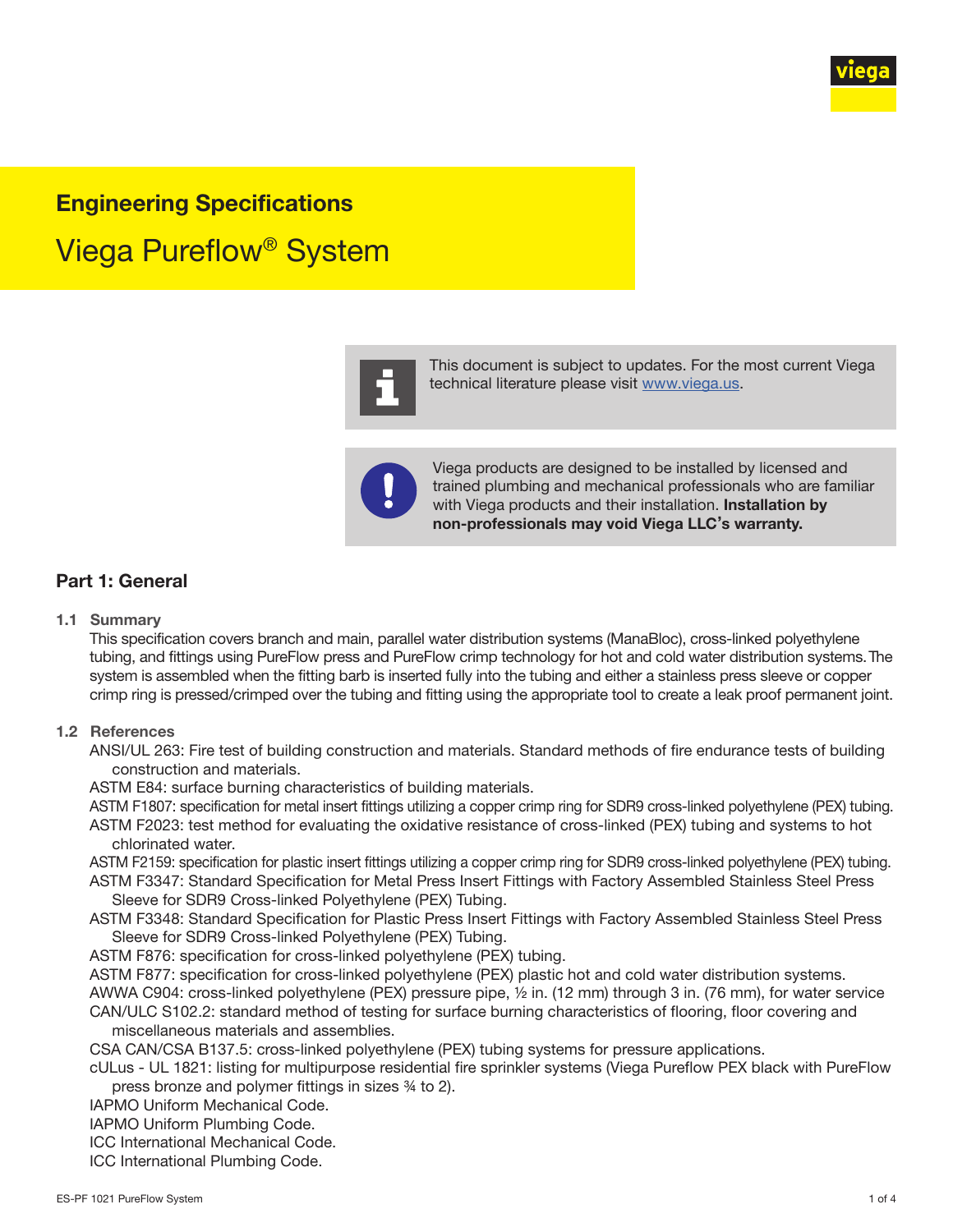

NAPHCC National Standard Plumbing Code. NSF 14: plastic piping component and related materials. NSF 61: drinking water system components – health effects.

- 1.3 Quality Assurance
	- A. The installer shall be a qualified installer, licensed within the jurisdiction, and familiar with the installation of cross-linked polyethylene (PEX) tubing systems.
	- B. The installation of cross-linked polyethylene (PEX) tubing for hot and cold water distribution systems shall conform to the requirements of the ICC International Plumbing Code or IAPMO Uniform Plumbing Code.
- 1.4 Delivery, Storage And Handling
	- A. The cross-linked polyethylene (PEX) tubing shall be shipped to the job site on truck or in such a manner to protect the tubing. The cross-linked polyethylene fittings and manifolds shall not be handled roughly during shipment. The tubing and fittings shall be unloaded with reasonable care.
	- B. Cross-linked polyethylene plastic tubing and fittings shall be stored in a flat, dry, well ventilated location, not exposed to direct sunlight. Normal care in handling shall be exercised to avoid abuse of the tubing. The tubing and fittings shall not be thrown or dropped on the ground, walked on, or dragged.
- 1.5 Project Conditions
	- A. The location of a manifold with valves shall be accessible and in an area not subject to freezing. Proper support of the manifold shall be provided.
	- B. PEX tubing should not be left exposed in direct sunlight for extended periods of time short periods not to exceed 6 months are permissible.
	- C. Plastic manifolds and fittings should not be left exposed in direct sunlight for extended periods of time short periods not to exceed 15 days are permissible.
- 1.6 Warranty
	- A. The tubing and fittings manufacturer shall warrant that the tubing and fittings are free from defects and conform to the designated standard. The warranty shall only be applicable to tubing and fittings installed in accordance with the manufacturer's installation instructions.
	- B. The manufacturer of the tubing and fittings shall not be responsible for improper use, handling, or installation of the products.

## Part 2: Products

2.1 Manufacturer Viega LLC 585 Interlocken Blvd. Broomfield CO, 80021

Phone: (800) 976-9819 www.viega.us

- 2.2 Material
	- A. Tubing Standard: Viega PureFlow PEX high-density cross-linked polyethylene tubing shall be manufactured to the requirements of ASTM F876 and meet the standard grade hydrostatic pressure ratings from Plastic Pipe Institute in accordance with TR-4/03. The following three standard grade ratings are required:
		- 200 degrees F (93 degrees C) at 80 psig (551 kPa)
		- 180 degrees F (82 degrees C) at 100 psig (689 kPa)
		- 73.4 degrees F (23 degrees C) at 160 psig (1102 kPa)
			- 1. Chlorine testing: According to ASTM F876 shall meet or exceed the following end use condition. a. End use conditions of : 100% @ 140°F. Per PEX 5306 (CL5).
			- 2. UV testing: According to ASTM F876 PEX tubing products shall meet or exceed the following exposure limits. a. Viega PureFlow PEX 6 months.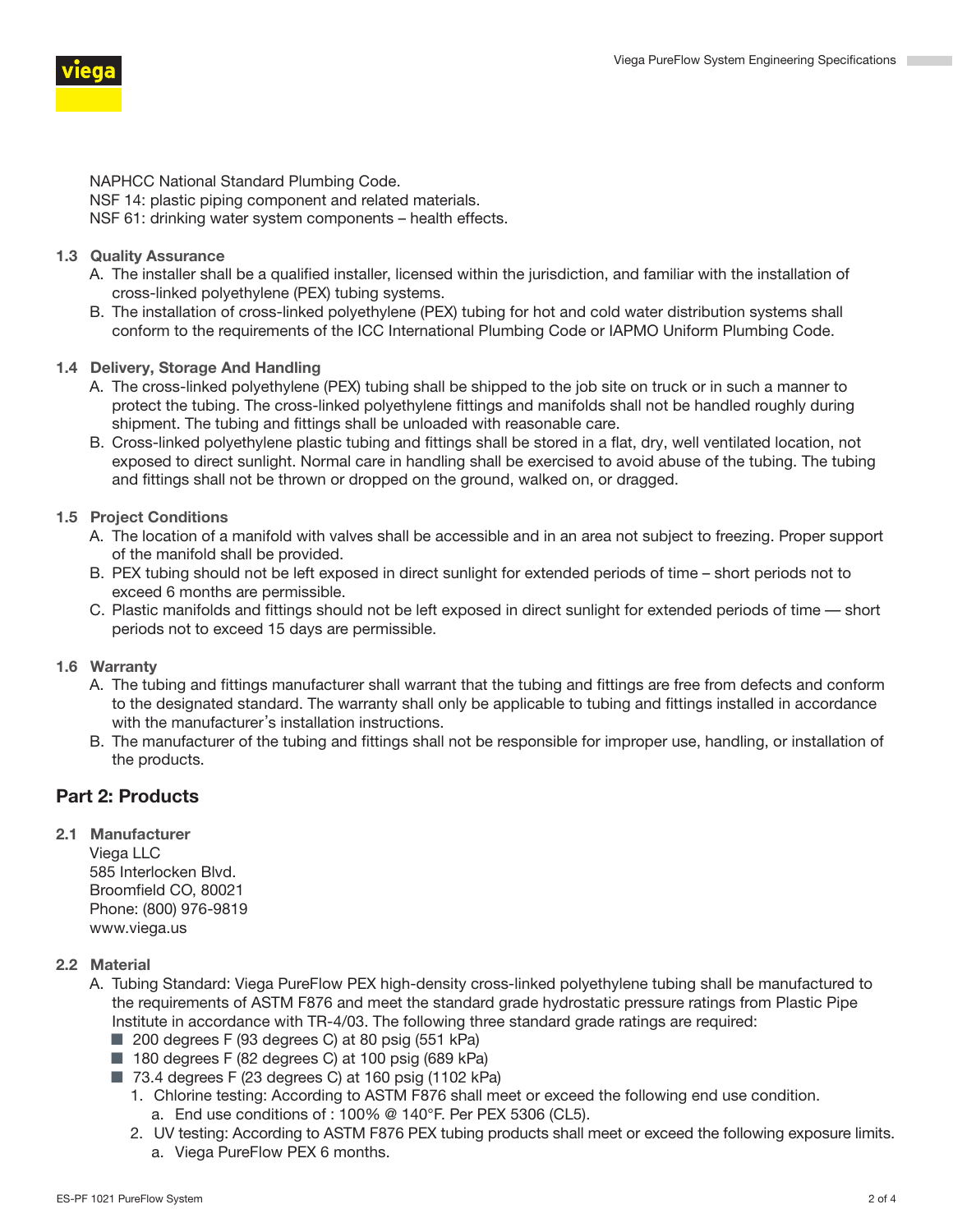



- B. Fitting Standard: PureFlow Press fittings shall be manufactured from UNS, C87700, C87710 bronze or polyphenylsulfone, meeting the requirements of ASTM F877 and ASTM F3347 (metallic) or ASTM F3348 (polymer) tested as a system with Viega PureFlow PEX tubing. The PureFlow Press sleeve shall be manufactured out of a 304 grade or better stainless steel and have three view holes (attached sleeve) to ensure proper PEX tubing insertion. The attached sleeve fitting will incorporate a tool locator ring that shall be in place while making a proper press connection. The PureFlow Press connection shall be made with a Viega supplied ratcheting PureFlow Press hand tool or PureFlow Press power tool.
- C. Fitting Standard: PureFlow Crimp fittings for use with copper crimp rings shall be manufactured from UNS C69300 or C87850 Brass / Eco Brass® meeting the requirements of ASTM F1807 and or PolyAlloy polymer meeting the requirements of ASTM F2159. The PureFlow Crimp connection shall be made by use of a full circle crimp tool designed to crimp F1807 copper crimp rings.
- D. Manifolds: Acceptable manifolds shall include:
	- Copper Manifolds: Shall be copper material having a male or female solder, ProPress or PureFlow Crimp inlets. All outlets shall be PureFlow Press, PureFlow Crimp or ProPress fittings. Shall be provided by the Cross-linked Polyethylene system manufacturer.
	- Polymer Manifolds: Shall be plastic material having a male NPSM thread, PureFlow Press or PureFlow Crimp inlets. All outlets shall be PureFlow Press or PureFlow Crimp connections provided by the PEX system manufacturer.
- E. Adapter Fittings: PEX adapter fittings shall conform to one of the following ASTM standards; F877, F1807, F2159, or ASME B1.20.1 and be listed to the CSA B137.5. The adapter fittings shall mate to NPT threads, copper tubing, copper fittings or ProPress fittings.
- 2.3 Source Quality Control
	- A. The PEX tubing and fitting manufacturer shall maintain a third party listing of the tubing and fittings. The tubing and fittings shall be certified in accordance with ANSI/NSF 14/61 to verify suitability to transport potable water. The tubing and fittings shall have the mark "NSF-pw", "cNSF® us pw-G", or "NSF 61" permanently marked on the product to verify the material listing.
	- B. The manufacturer of the PEX tubing and fittings shall maintain a quality control program in accordance with ISO 9001 or NSF International in the manufacturing plant to assure that the tubing and fittings are continually being produced to the required standard. The tubing and fittings shall be certified as complying with NSF 14.

# Part 3: Execution

3.1 Examination

The installing contractor shall carefully examine the PEX tubing for defects, cuts, abrasions, cracks, fading color, or blemishes. There shall be no cracks or heavy deformations of the tubing. Fittings and manifolds shall be checked for any signs of abuse. Any damaged tubing or fittings shall be rejected.

### 3.2 Preparation

Viega PureFlow PEX tubing: Cross-linked polyethylene tubing shall be cut with a PEX tubing cutter. The tubing shall be cut squarely and neatly to permit a proper connection between the tubing and fitting.

### 3.3 Installation General Locations

Plans indicate general location and arrangement of PEX system. Identified locations and arrangements are used to size pipe and calculate friction and loss and other design considerations. Install PEX tubing as indicated, except where deviations to layout are approved on coordination drawings.